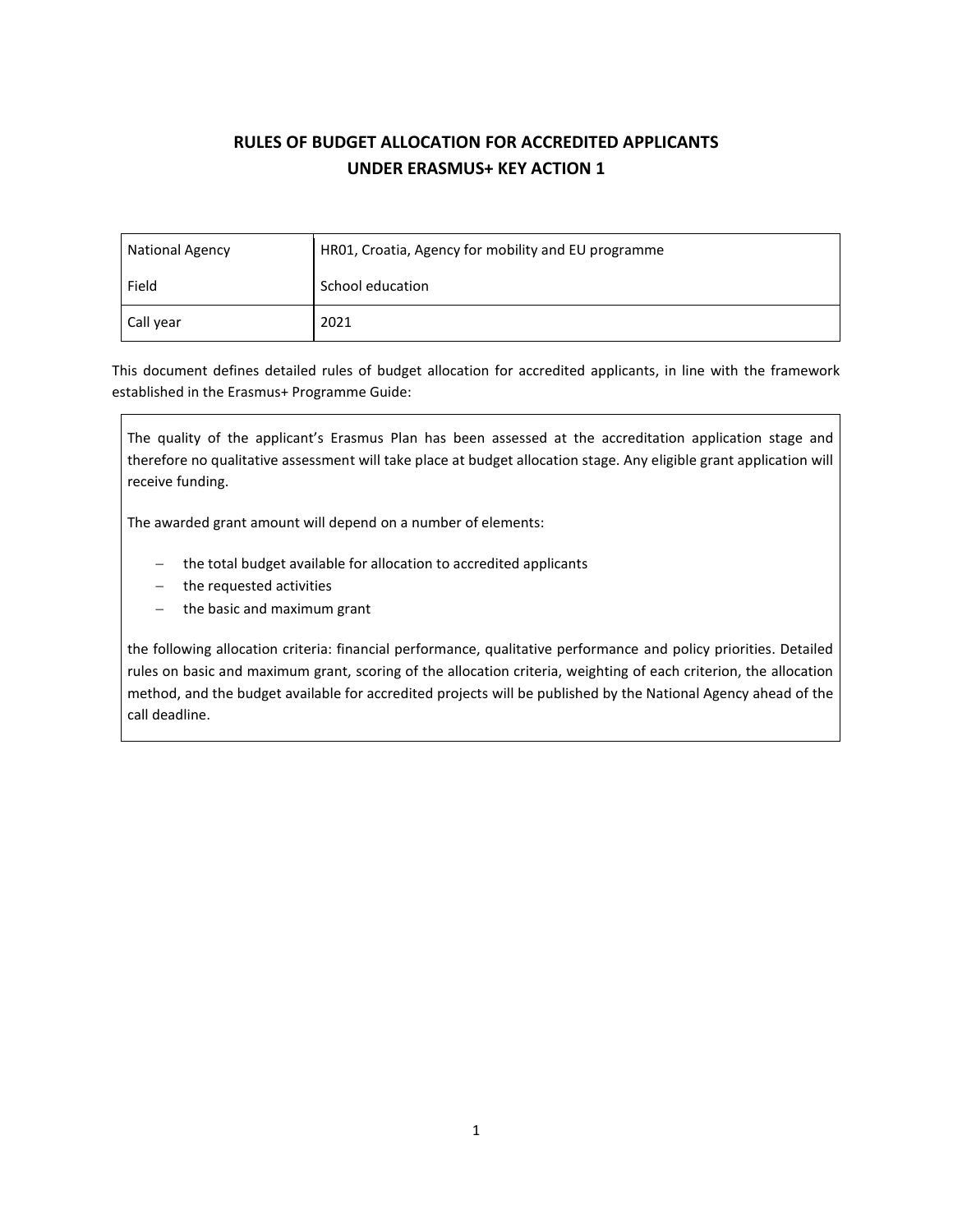# **1. AVAILABLE BUDGET**

|                                                 |  |  |  | Total budget available for allocation to | At least 1.094.160,00 EUR |
|-------------------------------------------------|--|--|--|------------------------------------------|---------------------------|
| $\sqrt{ }$ accredited applicants <sup>1</sup> : |  |  |  |                                          |                           |

The available budget will be apportioned between the applicable allocation criteria in the following way<sup>2</sup>:

| Basic grants and financial performance                                  | At least 195.000,00 EUR |
|-------------------------------------------------------------------------|-------------------------|
| Qualitative performance and policy priorities   At least 630.000,00 EUR |                         |

In addition, the following amount will be reserved for budget categories based on reimbursement of real costs:

| Inclusion support for participants and<br>exceptional costs | 10.000,00 EUR |
|-------------------------------------------------------------|---------------|
|-------------------------------------------------------------|---------------|

In case of need, the National Agency may further increase the reserved amount. If part of the reserved funds is left unused, the National Agency may distribute them through a second allocation exercise.

# **2. ESTIMATING THE BUDGET REQUIRED TO IMPLEMENT THE REQUESTED ACTIVITIES**

The National Agency will calculate the budget required to implement activities requested by each applicant. The estimation of the required budget will be done on the basis of unit costs defined in the Programme Guide and historical data on grants for similar activities.

A standardised estimation cannot be performed for costs that are highly dependent on each specific case, namely inclusion support for participants and exceptional costs. Requests for these types of costs will be assessed based on the description, justification and estimated amount provided by the applicant as part of the application. In addition, beneficiaries can make further requests for these types of costs during the first 12 months of project implementation by submitting a written request to the National Agency. A limit on the total amount of additional funds that can be requested may apply, as defined in the relevant grant agreement.

In all cases, the awarded grant shall not be higher than the estimated budget required to implement all activities requested by the applicant.

# **2.1. Maximum grant**

Croatian NA will not set the maximum grant in School Education sector in 2021.

<sup>&</sup>lt;sup>1</sup> The final allocated budget may be lower than the specified amount if all applicants have been awarded the maximum amount according to the rules set out in this document. If additional funding becomes available, the National Agency may increase the available budget.

<sup>&</sup>lt;sup>2</sup> Exceptionally, the specified amounts may be lowered if the budget required for inclusion support and exceptional costs is higher than originally foreseen; if all applicants have already been allocated the maximum amounts according to the rules set out in this document; or if a minor correction is required due to rounding rules.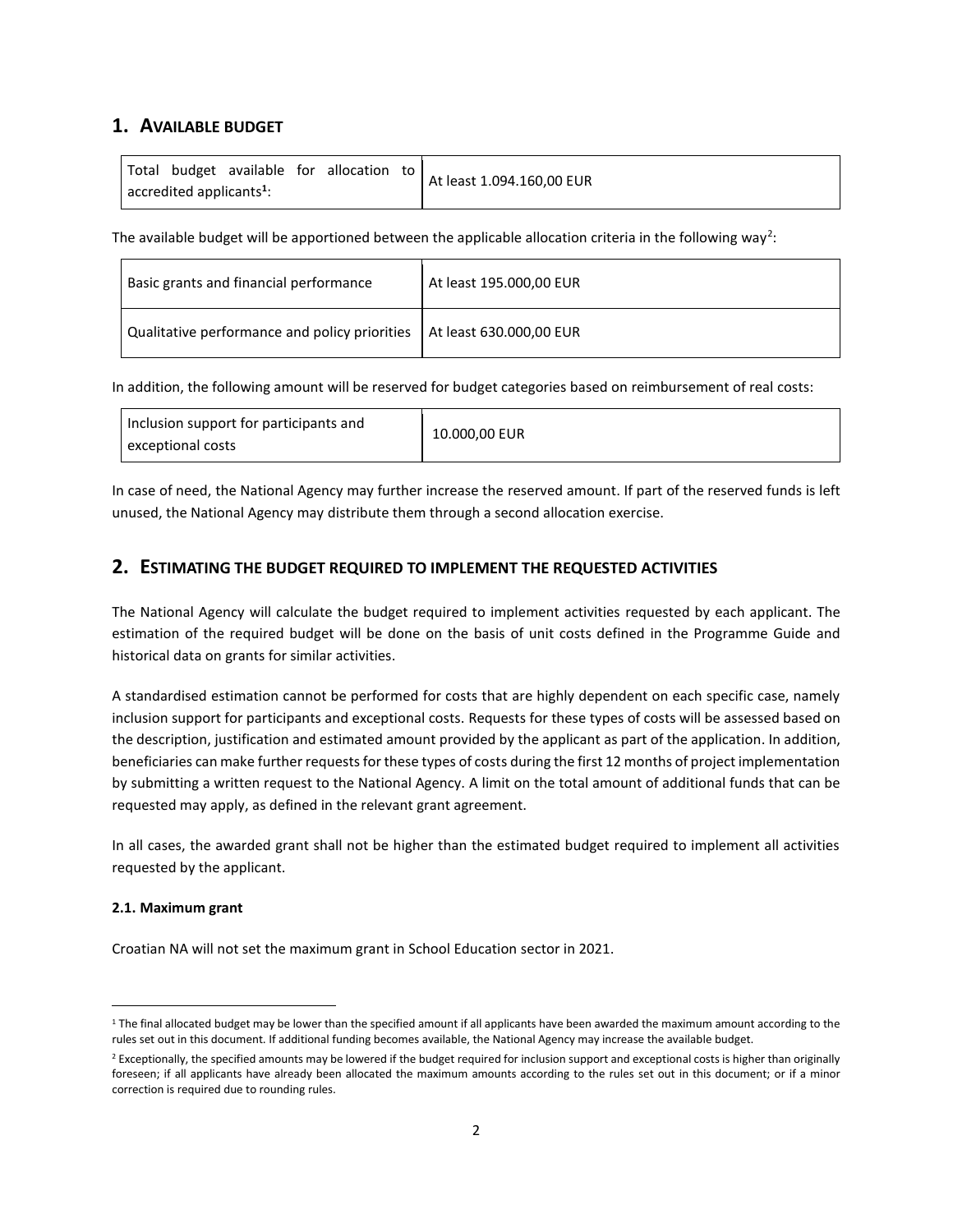#### **2.2. Competitive allocation**

If the total budget available for allocation to accredited applicants is not sufficient to provide each applicant with the budget required to implement their requested activities (taking into account the rules on maximum grant defined in section 2.1), then a competitive allocation will take place as described below in section 3. However, if the total available budget is sufficient to fully address requests of all applicants, then the budget allocation rules described in section 3 will not apply.

# **3. BUDGET ALLOCATION RULES**

Budget allocation will take place in multiple phases. In each phase, the available budget will be divided between eligible applicants based on the described criteria<sup>3</sup>.

Applicants that receive the full budget required to implement their requested activities (or that reach their maximum grant) will not participate in further allocation. Any surplus funds will be divided among other applicants based on the allocation rules as specified for each phase. All allocated amounts will be rounded to the nearest whole Euro.

#### **3.1. First phase: basic grants and financial performance**

A basic grant will be provided to each applicant at the beginning of the allocation process<sup>4</sup>. The purpose of the basic grant is to allow all accredited organisations to implement a minimum number of mobility activities and progress towards the objectives of their Erasmus Plan.

For organisations that have already completed grant agreements under their accreditation, the amount of the basic grant will be linked to their past financial performance to ensure stable and reliable funding for good performers. In this context, financial performance refers to the applicants' ability to fully use the awarded funds, as demonstrated by their results in previous grant agreements.

In Call 2021, criteria on financial performance will not apply because all eligible organisations have been newly accredited. However, in view of the future calls, applicants should make sure to request an appropriate number of activities according to what they are able to implement. Failing to use up the awarded funds during the duration of the grant agreement (maximum 24 months) can lead to low financial performance and therefore a lower grant in future calls.

The National Agency may increase the basic grant after the submission deadline, in case sufficient funds are available.

For newly accredited organisations, a basic grant amount will be set for all applicants 15.000 EUR.

<sup>&</sup>lt;sup>3</sup> When calculating the applicants' performance, the National Agency may exclude from consideration past projects that have been negatively affected by the COVID-19 pandemic or other events outside of the beneficiary's control (*force majeure*).

<sup>4</sup> Exceptionally, if the basic grant is higher than the maximum grant, then the basic grant will be capped accordingly.